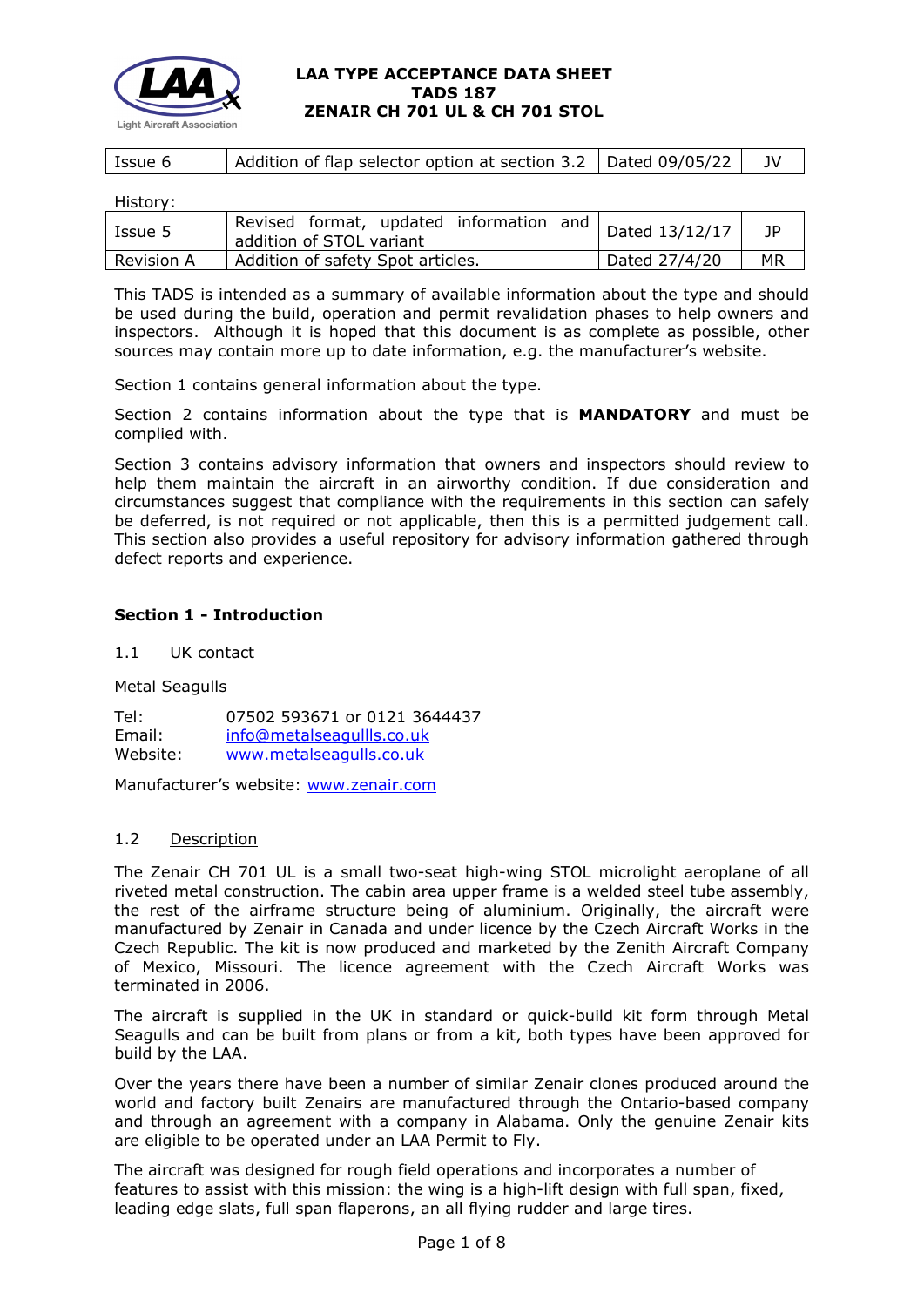

The undercarriage is of a nose wheel configuration with a single, aluminium leaf spring for the main gear and a nose wheel strut that uses a single heavy duty bungee for shock absorbency. Steering is via a direct linkage to the rudder pedals. Hydraulic disc brakes are fitted to the main wheels.

The flaperons are actuated by pushrods and bellcranks from a single, centrally mounted control column. The elevators and rudder are operated by stranded steel control cables.

The wings are reasonably easy to remove and there is also a folding wing option available that can be retrofitted to completed aircraft.

The only standard engine models currently approved in the UK for use in the CH 701 UL are the Rotax 912 UL and Jabiru 2200A. The Verner 1400 engine has also been accepted on a one-off basis. The latest kits have an option to use the UL Power engine although there are no CH 701 UL's flying yet in the UK with this engine.

Various manufacturers' propellers have been approved by LAA Engineering for installation on the CH 701 UL including Ecoprop, GSC, GT, Ivoprop, Warp Drive and Woodcomp.

Note that the only propeller(s) approved for an individual aircraft are those listed on the individual aircraft's Operating Limitations document or in the [PTL/1](http://www.lightaircraftassociation.co.uk/engineering/NewMods/PTL.html) (Propeller Type List) for the type.

The CH 701 UL is classed as a Microlight Aeroplane with a maximum gross weight of 450 kg. It is a development of the standard CH 701, which includes several structural reinforcements and other changes (see below) to comply with Section S requirements at 450 kg maximum gross weight. The CH 701 STOL may be an SEP (Group A as was) aircraft with a MAUW of 460 kg although a number remain at 450 kg.

# **Section 2 – Mandatory information for owners, operators and inspectors**

At all times, responsibility for the maintenance and airworthiness of an aircraft rests with the owner. Condition No 3 of a Permit to Fly requires that: *"the aircraft shall be maintained in an airworthy condition".* 

## 2.1 Fast Build Kit 51% Compliance

The technical leaflet [TL 1.11](http://www.lightaircraftassociation.co.uk/engineering/TechnicalLeaflets/Building,%20Buying%20or%20Importing/TL%201.11%20Verification%20of%20Kit%20Build%20Standard.pdf) shows the contents of the accepted fast build kit. Note that it is essential that the closing skins of the fuselage and flying surfaces are supplied in un-riveted condition so that the inspector is able to inspect the 'open' assemblies and so that the builder is tasked with riveting these skins in place as part of the 'major portion' requirements.

## 2.2 Build Manual

The kit is supplied with a set of blue prints of the entire airframe assembly and individual parts as well as an assembly manual. In addition, there is a 'photo assembly guide' supplied on a CD-ROM.

## 2.3 Build Inspections

Build inspection schedule (metal aircraft). Inspector approval codes A-A or A-M or K. The inspector signing off the final inspection also requires 'first flight' endorsement.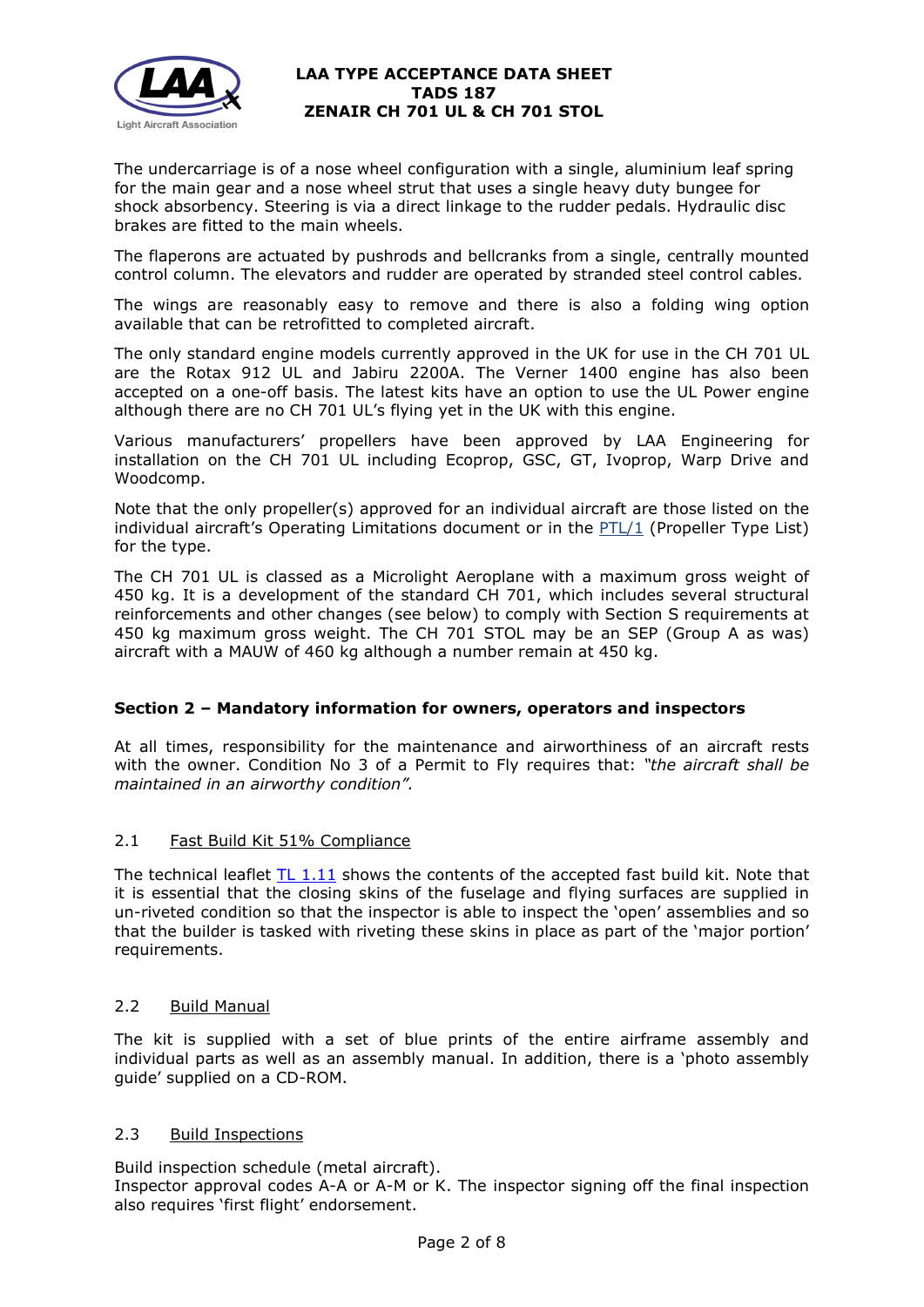

# 2.4 Flight Manual

Zenair does not provide a flight manual for their kit built aircraft designs. They cite the fact that that each kit built aircraft may perform slightly differently to another due to the various engine, propeller and equipment options that are available.

Some owner/builders have produced their own flight manuals and Zenair do make these available for reference purposes to other owner/builders through a password-protected online **[Builder Resource](http://www.zenithair.com/bldr/index.html)** area.

### 2.5 Mandatory Permit Directives

No MPDs are applicable specifically to this aircraft type but check the LAA website for other MPDs that are non-type specific  $(IL 2.22)$ .

### 2.6 LAA Required Modifications (including LAA issued AILs, SBs, etc)

Two modifications were required by the LAA for acceptance of the type in the UK, as follows:

| MOD-187-001 | 'Home-made' cable tensioners 7.C.6.2 are to be replaced<br>by conventional aircraft turnbuckles. The previous UK<br>Zenair importer, Lewis Aviation Sales supplied the<br>turnbuckles with UK kits. The current assembly drawings<br>appear to show these turnbuckles are now standard from<br>the factory.                                                                                                                                                                                                                                                                                                                                             |
|-------------|---------------------------------------------------------------------------------------------------------------------------------------------------------------------------------------------------------------------------------------------------------------------------------------------------------------------------------------------------------------------------------------------------------------------------------------------------------------------------------------------------------------------------------------------------------------------------------------------------------------------------------------------------------|
| MOD-187-002 | Flaperon deflection limitation has been introduced to the<br>first stage of flap, giving a maximum deflection of 16<br>degrees, by modification to gate item 7.C.3.3.                                                                                                                                                                                                                                                                                                                                                                                                                                                                                   |
|             | In addition, the following bulletins have been issued by LAA:                                                                                                                                                                                                                                                                                                                                                                                                                                                                                                                                                                                           |
| MOD-187-003 | There has been one reported instance of cracks discovered<br>in both front right-angled tailplane mounting brackets on a<br>LAA CH-701. The hairline cracks were not easy to spot<br>even though one crack stretched from the bolt hole to the<br>bottom edge of the bracket. A thick coat of flexible paint<br>may conceal such cracks altogether. A good visual<br>inspection at every pre-flight of these brackets is<br>recommended. In case of cracking, do not fly, contact LAA.<br>A full copy of this information was sent directly to all<br>owners of affected aircraft during March 2002, and is<br>otherwise available from LAA on request. |
| MOD-187-004 | Zenair 701 Fuel Cocks (Andair FS20 fuel cock to be fitted if<br>stops or detents not satisfactory with existing fuel cock). It<br>has been found that fuel cocks fitted to certain Zenair<br>CH 701 aircraft are not provided with effective stops or<br>detents. This bulletin mandates fitment of fuel cocks that do<br>meet the requirements. Note: this bulletin is the same as<br>MOD/162/008 applying to Zenair 601 series).                                                                                                                                                                                                                      |

[MOD/Prop/04-005](http://www.lightaircraftassociation.co.uk/engineering/TADs/187/Mod%20187%20-%20005.pdf) This concerns a mandatory change to Woodcomp Klassic Propellers to replace any blades prior to serial number 600.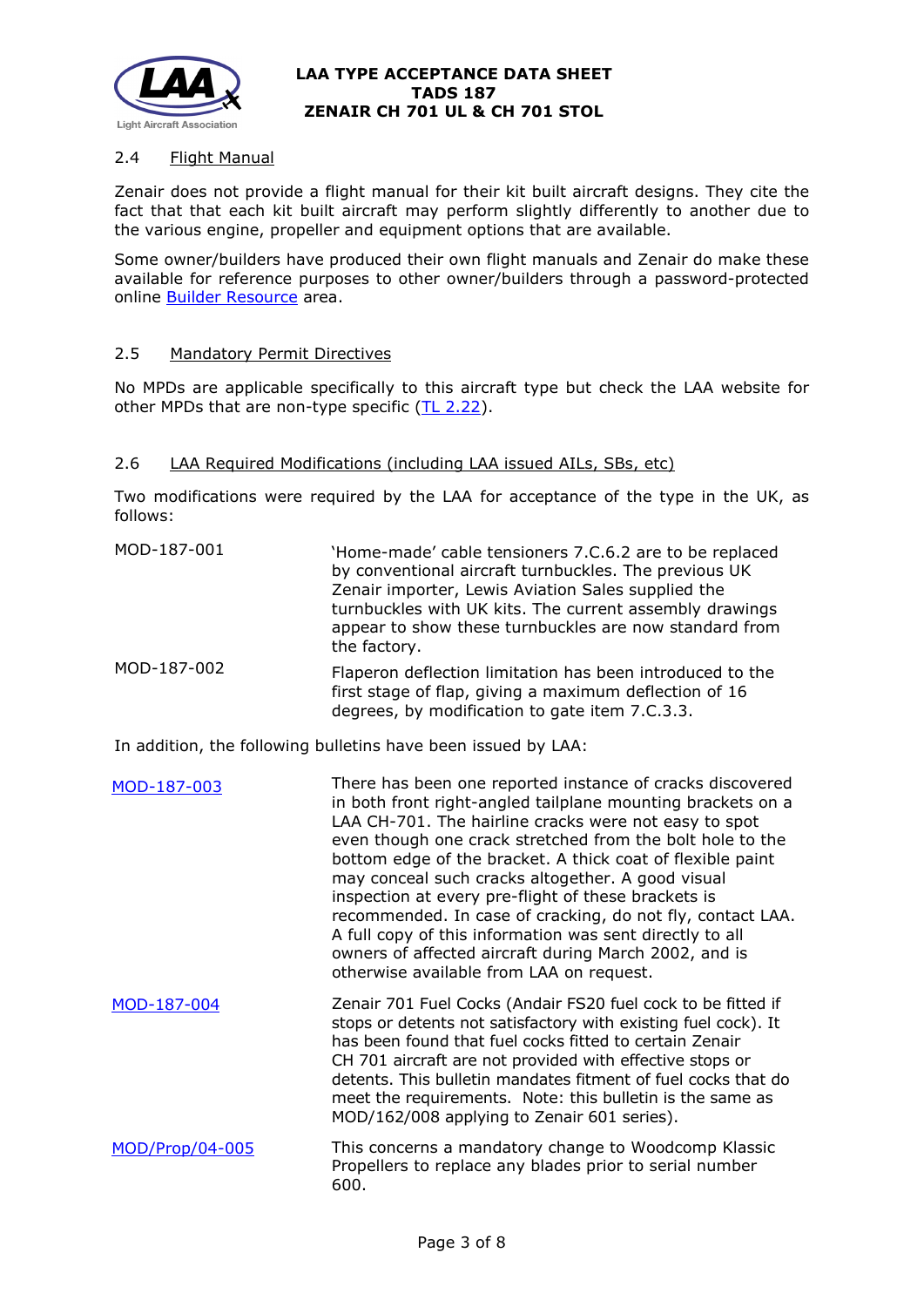

The following mandatory changes/upgrades are required by the LAA to enable the original CH 701 to qualify as the CH 701 UL model (these were originally specified by CZAW when they were involved with Zenair aircraft):

- 1. Wing strut attachment bolts increased to AN6 size
- 2. Wing spar root fitting material change to 2024-T3
- 3. Additional diagonal jury struts fitted
- 4. Elevator central hinge bracket increased to 0.090" thick
- 5. Control column wall thickness increased to 0.049"
- 6. Control column bottom bearing bolt increased to AN4 size
- 7. Rudder top hinge, material change to 4130N
- 8. Shoulder harness attachments increased to 0.049" gauge and rivet pattern changed (seven A5 rivets)
- 9. Lap strap attachments increased to 0.049" gauge and rivet pattern changed (seven A5 rivets)
- 10. Undercarriage attach bolts changed to AN6
- 11. Baggage restraint added
- 12. All self-locking nuts subject to angular motion replaced with castle nuts and split pins

2.7 Additional engine operating limitations to be placarded or shown by instrument markings

Notes:

- 1. Refer to the engine manufacturer's latest documentation for the definitive parameter values and recommended instruments.
- 2. Where an instrument is not fitted, the limit need not be displayed.

With Rotax 912 UL engine:

Maximum CHT: 135°C Max Coolant Temp: 120°C (with 50/50 Glycol/water coolant) Oil Temp Limits: 50°C to 130°C (Normal 90-110°C) Oil Pressure: 2-5 Bar Minimum Fuel Pressure: 0.15 bar

\*Note: Originally, the Rotax 912 used Cylinder Head Temperature to monitor coolant temperature. More recently, following a change in cylinder head design, the parameter is now termed Coolant Temperature. This applies to engines with a -01 suffix. Further information can be found in Rotax Service Bulletin [SB-912-066](http://www.lightaircraftassociation.co.uk/engineering/TADs/E02%20ROTAX%204-STROKE/E02/SB-912-066UL%20R1.pdf)

With Jabiru 2200A:

Max CHT: 210°C Oil temp: 50-110°C Oil pressure 125-525 kPa @ 3100 RPM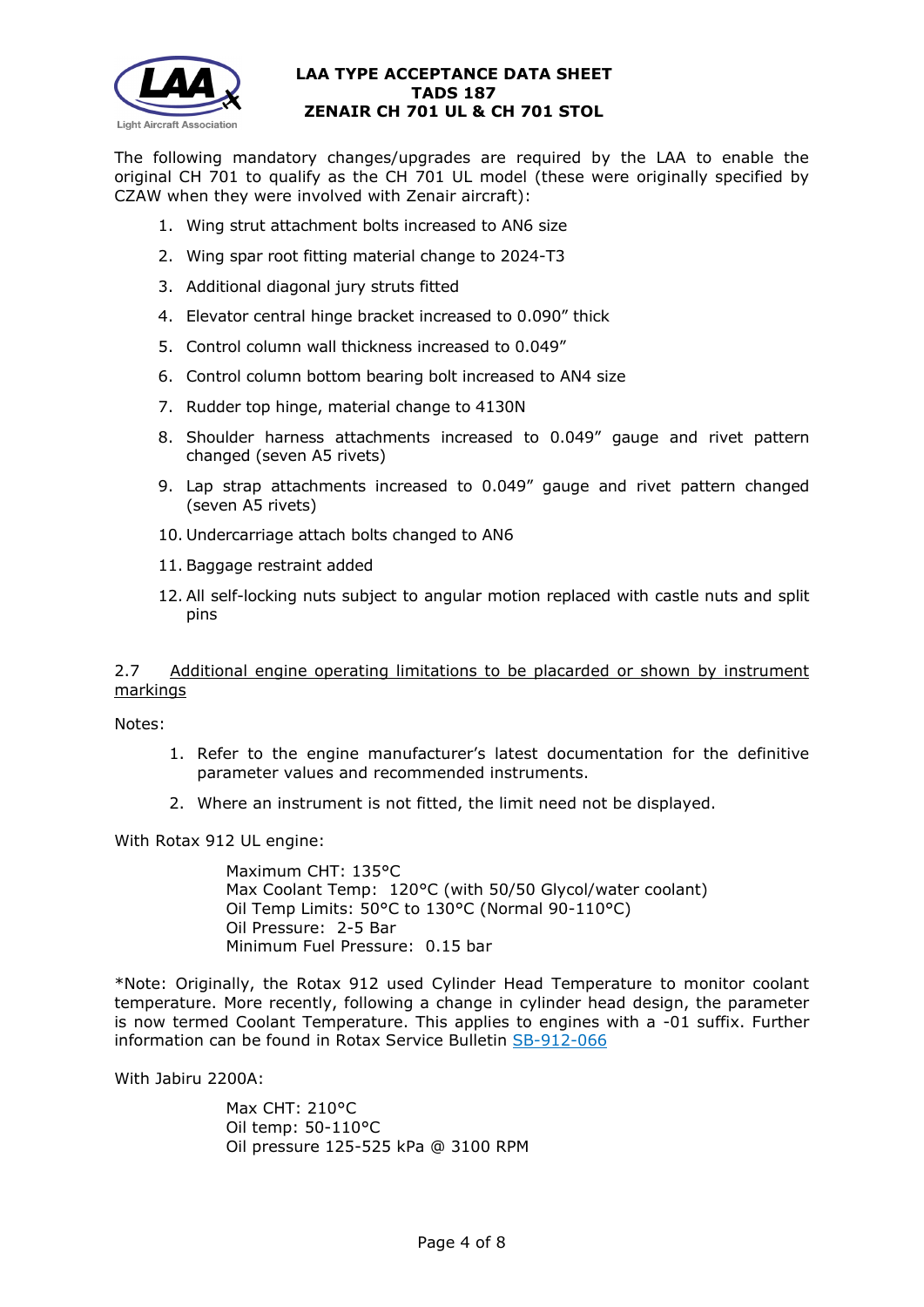

# 2.8 Control surface deflections

| Ailerons     | Up    | $15^{\circ}$ ±1°                    |
|--------------|-------|-------------------------------------|
|              | Down  | $15^{\circ}$ ±1°                    |
| Elevators    | Up    | $32^{\circ} + 3^{\circ}/-0^{\circ}$ |
|              | Down  | $28^{\circ}$ +2°/-0°                |
| Rudder       | Left  | $23^{\circ}$ ±2°                    |
|              | Right | $23^{\circ}$ ±2°                    |
| Flap         | Up    | $0^{\circ}$                         |
|              | Land  | $16^{\circ}$                        |
| Elevator tab | Up    | Not specified                       |
|              | Down  | Not specified                       |

## 2.9 Operating Limitations and Placards

- 1. Maximum number of occupants authorised to be carried: Two
- 2. The aircraft must be operated in compliance with the following operating limitations, which shall be displayed in the cockpit by means of placards or instrument markings:
	- 2.1 Aerobatic Limitations: Aerobatic manoeuvres are prohibited Intentional spinning is prohibited
	- 2.2 Loading limitations Maximum Total Weight Authorised: 450 kg CG Range: 10.0 inches to 18.0 inches aft of datum Datum Point is: the leading edge of the wing slat at rib 1
	- 2.3 Engine Limitations Maximum Engine RPM: Rotax 912 UL: 5800 Maximum Engine RPM: Jabiru 2200A: 3300
	- 2.4 Airspeed Limitations Maximum Indicated Airspeed: 110 mph Maximum Indicated Airspeed, flaps extended: 60 mph<br>2.5 Other Limitations
	- **Other Limitations** The aircraft shall be flown by day and under Visual Flight Rules only Smoking in the aircraft is prohibited

Additional Placards:

"Occupant Warning - This Aircraft has not been Certificated to an International Requirement"

Fireproof identification plate must be fitted to fuselage, engraved or stamped with aircraft's registration letters.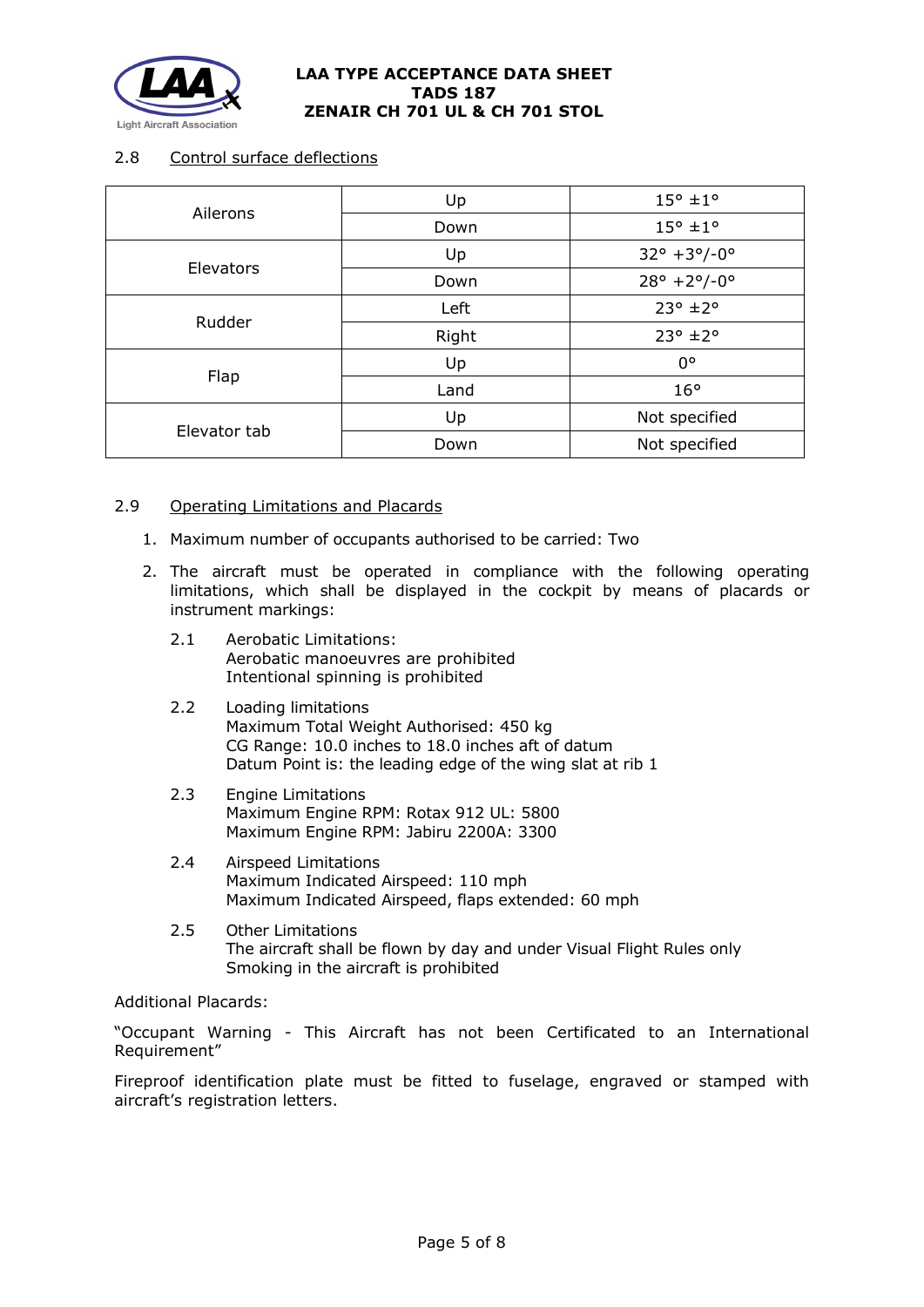

# 2.10 Maximum Permitted Empty Weight

| Model     | Engine       | Max Empty Weight |
|-----------|--------------|------------------|
| CH 701 UL | Rotax 912 UL | 268 ka           |
| CH 701 UL | Jabiru 2200  | 268 kg           |

Note: The longitudinal levelling datum is the upper fuselage tubes in the cabin

## **Section 3 – Advice to owners, operators and inspectors**

### 3.1 Maintenance Manual

Zenair do not produce a maintenance manual for the CH 701 UL or CH 701 STOL. Reference should therefore be made to the LAA Generic Maintenance Schedule which is detailed in [TL 2.19.](http://www.lightaircraftassociation.co.uk/engineering/TechnicalLeaflets/Operating%20An%20Aircraft/TL%202.19%20The%20LAA%20Generic%20Maintenance%20Schedule.pdf) For airframe rigging information, consult the build manual and drawings.

For engine maintenance, consult the relevant engine manufacturer's schedule which is often available for download from the manufacturer's website.

### 3.2 Standard Options

The listing below shows the factory options that have been accepted by the LAA:

- 1. Wing tanks (wing tanks must be fitted with fuel gauges and finger strainers)
- 2. Folding wing option
- 3. Zenair elevator vortex generator kit
- 4. Two types of main undercarriage are available: standard and tundra
- 5. 21" tyres for additional ground clearance. Note: due to the additional drag and weight from these tyres, this option would be more appropriate to installation on the higher performance (ie more powerful) variants.
- 6. Four-position flaperon lever, Zenair drawing 7-4FLA-D (ref LAA mod 14789).

## 6.3 Manufacturer's Information (including Service Bulletins, Service Letters, etc)

The Zenair factory provides updates and continuing airworthiness data through their [Builder Resource](http://www.zenithair.com/bldr/index.html) online facility. This does require an owner/builder to register in order to be able to access the data.

[Zenair Europe](http://www.zenairulm.com/service-bulletins--letters.html) does have some Service Bulletins and Service Letters for download from their website, without registering.

The Zenair factory provides ['News from the Zenair Factory'](http://zenair.weebly.com/news-from-zenair.html) on their website.

Engine and equipment continuing airworthiness data should be obtained from the relevant manufacturer. Many manufacturers provide access to the continuing data online.

In the absence of any over-riding LAA classification, inspections and modifications published by the manufacturer should be satisfied according to the recommendation of the manufacturer. It is the owner's responsibility to be aware of and supply such information to their Inspector.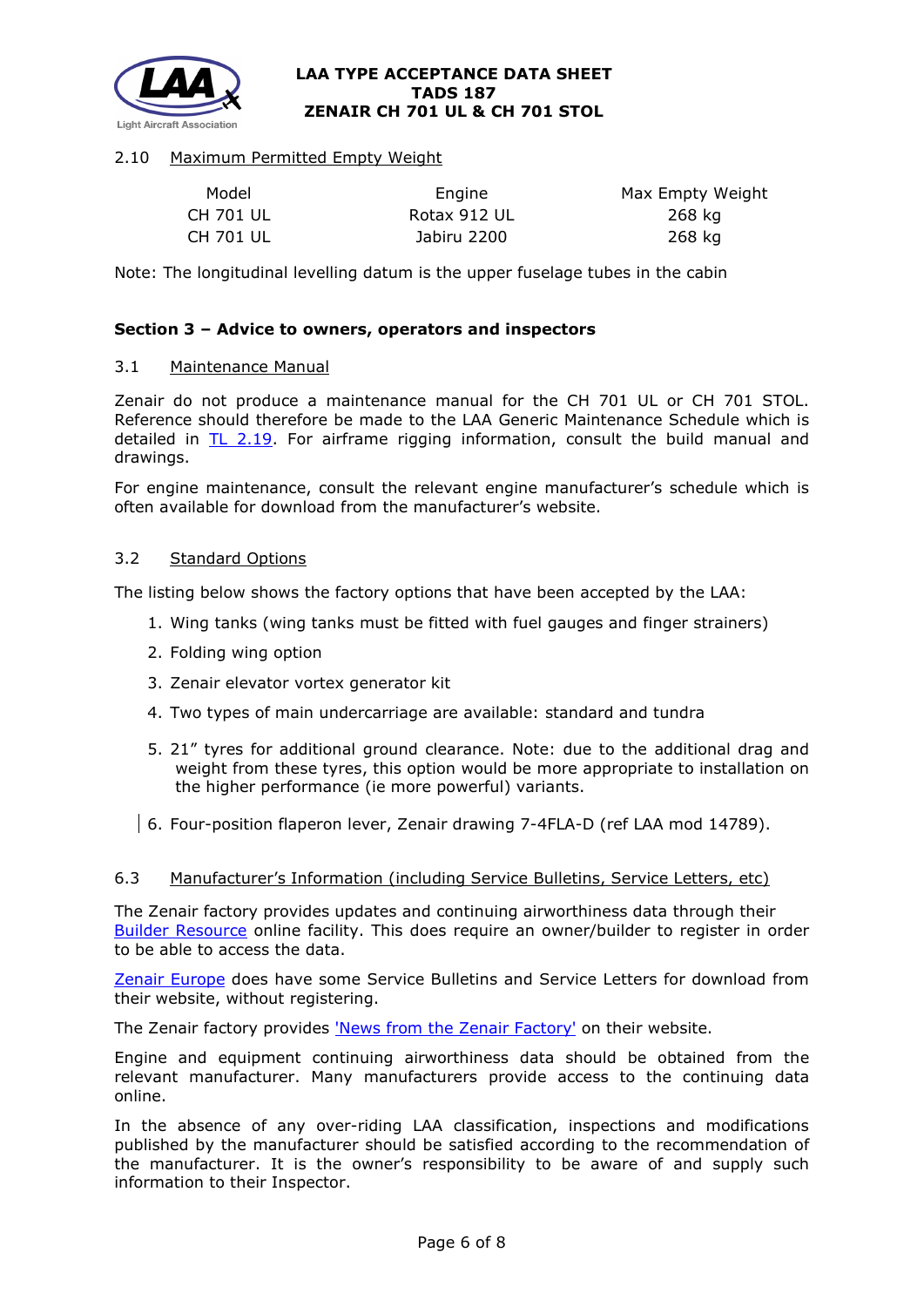

## 3.4 Special Inspection Points

- 1. Check that the LAA modification upgrades for CH 701 UL model and are incorporated (see above)
- 2. Check for cracks in the tailplane attachments in service (refer to LAA bulletin [MOD-187-003\)](http://www.lightaircraftassociation.co.uk/engineering/TADs/187%20ZENAIR%20CH%20701%20UL%20CH%20701%20STOL/187/Mod%20187%20-%20003.pdf)
- 3. Check for cracks at the base of rudder pedals (Zenair letter dated 17.02.98 refers)
- 4. Elimination of undue friction in rudder control system and nose wheel steering. In order for the rudder to self-centre in flight and for the aircraft to meet normal directional stability requirements, it is essential to avoid undue friction in the rudder controls. This involves attention to the lubrication of the system, avoiding overtight fits and the correct setting up of the rudder cable tensions. The rudder cable tension check should be carried out with the aircraft jacked up so that the nose wheel is off the ground to simulate the flight case.
- 5. Elimination of undue friction in the elevator control system. It is important to avoid undue friction in the elevator controls. This is achieved through proper attention to lubrication, avoiding over-tight fits and correct elevator cable tensions.
- 6. The throttle spring on the carburettor must be adjusted so that the system does not have a strong tendency to spring to 'full throttle' when the throttle knob is released, or require a strong pull to keep it in the closed position.
- 7. If a Rotax engine is fitted, the Rotax 912 series installation checklist is to be completed (apart from flight test section) as part of final inspections prior to applying for the Permit to Fly.
- 8. Ensure that any self-locking nuts subject to angular motion are replaced with equivalent castle nuts and split pins.
- 9. Widespread use is made of Avex rivets using riveting techniques specially developed by Zenair and not applicable to other types of aircraft including use of Avex blind countersunk rivets into non-countersunk holes and solid rivets set using flat dolly on a mushroom head. Zenair permit the use of non-radiused (sharp-corner) aluminium angle extrusions for primary structure (contrary to normal aviation practise using radiused material) and inspectors should be vigilant for the appearance of cracks in such structure.
- 10.Care is required in interpreting the drawings, the dimensioning being vague in some areas with a possibility of errors creeping in on such major features as the location of the firewall bulkhead. Anticipate later construction stages and check dimensions/fit of parts carefully, prior to bending, cutting or drilling.
- 11.Care must be taken to avoid warps in the wings as once the wing skins are 'drilled-off', any warps are there for the duration.
- 12. For UK-built examples it is recommended that suitable corrosion protection of aluminium airframe is carried out throughout, e.g. epoxy primer on aluminium parts and assembly compound where steel parts are assembled to aluminium parts.
- 13.Refer to construction manual for information concerning rigging and control surface range of movements. Take care to minimise operating friction in flying controls by careful attention to hinges, cable tensions, lubrication etc.
- 14. The correct rigging of wing slats per drawing sheet 7S2 is critical.